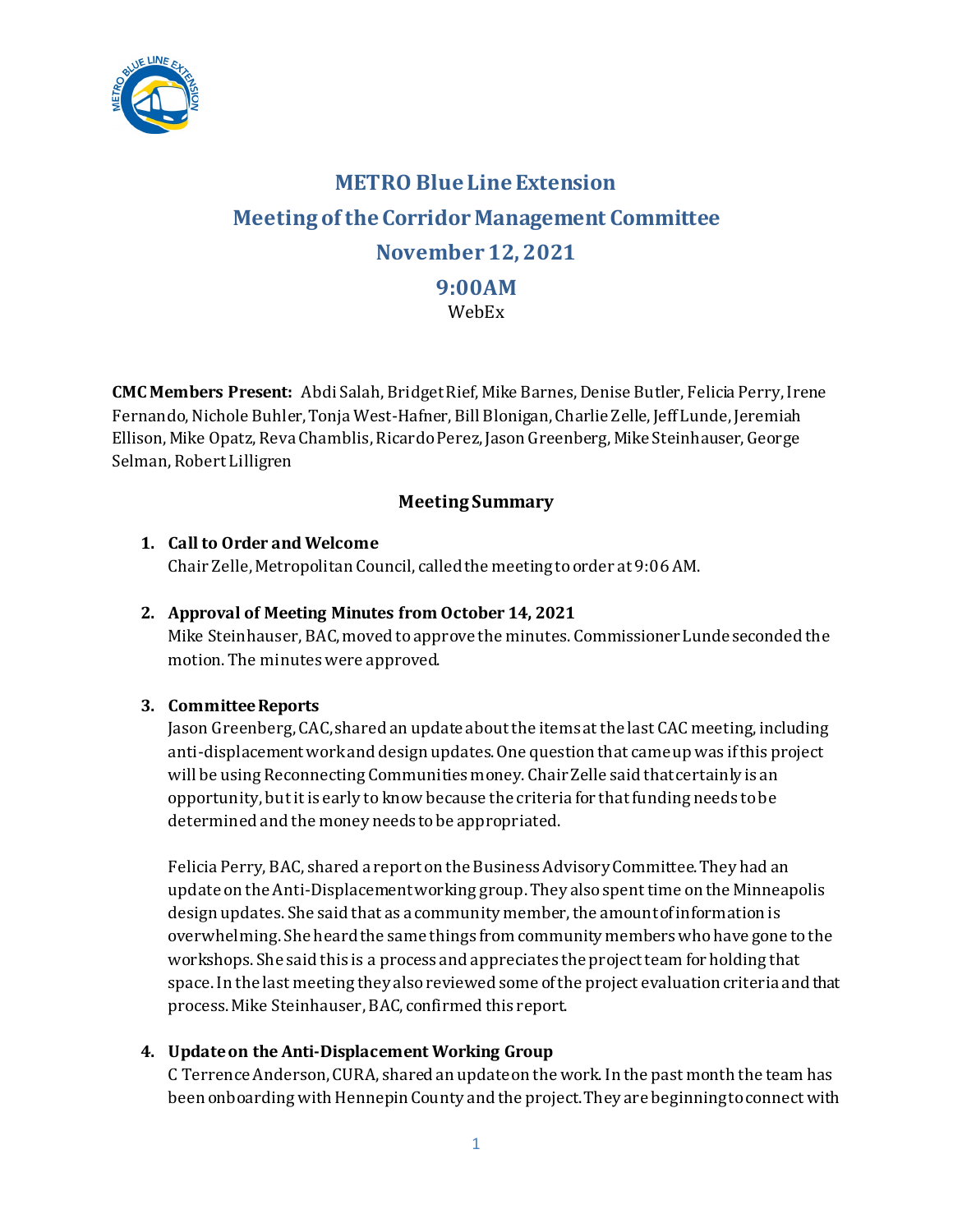

community members on this topic. They are developing a proposal for the composition and application process for the anti-displacement table. They are also developing a research and engagement plan. They are welcoming input from the committees and community regarding.

Chair Zelle highlighted an exhibit at the Hennepin County History Museum happening now that shows the impacts of the construction of 35W.

Ricardo Perez, Blue Line Coalition, asked a question about the short- and long-term consequences of displacement. C Terrence talked about what was known from the existing Blue Line and Green Line and confirmed that potential displacement would be examined as part of their research.

#### **5. Project Evaluation Criteria**

Nick Landwer, Metropolitan Council, provided an update on the design process. He confirmed that this work is building up to a final report in March. He provided an overview of how the routes are being sectioned to better organize challenges and opportunities. He reviewed the changes to the routes including refining the links near downtown and adding 21st Avenue to the West Broadway Route.

Councilmember Selman asked about the opportunity for communities to comment on the route. Nick Landwer shared the timeline and comment periods for the reports. Chair Zelle commented on the Municipal Consent process. Mike Steinhauser, BAC, asked if they have discussionswith city leaders and staff. Sam O'Connell, Metropolitan Council, said that the team meets regularly with the city leaders and staff, so they have input on the concepts. They are at about 4% design. There will be multiple check in points with cities with increasing levels of design, and there will be also a process of Municipal Consent. Commissioner Fernando commented on how the final report in March will graduate this process to the environmental process. This process is about getting to an alignment that can be further reviewed. Commissioner Fernando asked the team to clarify what the next environmental phase will focus on. Sam O'Connell highlighted that environmental process allows the project team to understand the positives and impacts of a project and take the steps necessary to mitigate the impacts. The environmental process will take about a year to year and a half, and the project team will be working with the community throughout this process. Commissioner Fernando clarified that environmental process involves community input. Sam confirmed that yes, the project will follow the NEPA and MEPA process, which includes public comment.

Nick provided some example options for Sections 7 and 3. He provided an overview of the legend to describe how to read information. He reviewed Section 7, highlighting challenges including impacts with station area placement at Emerson/Fremont versus less impacts on